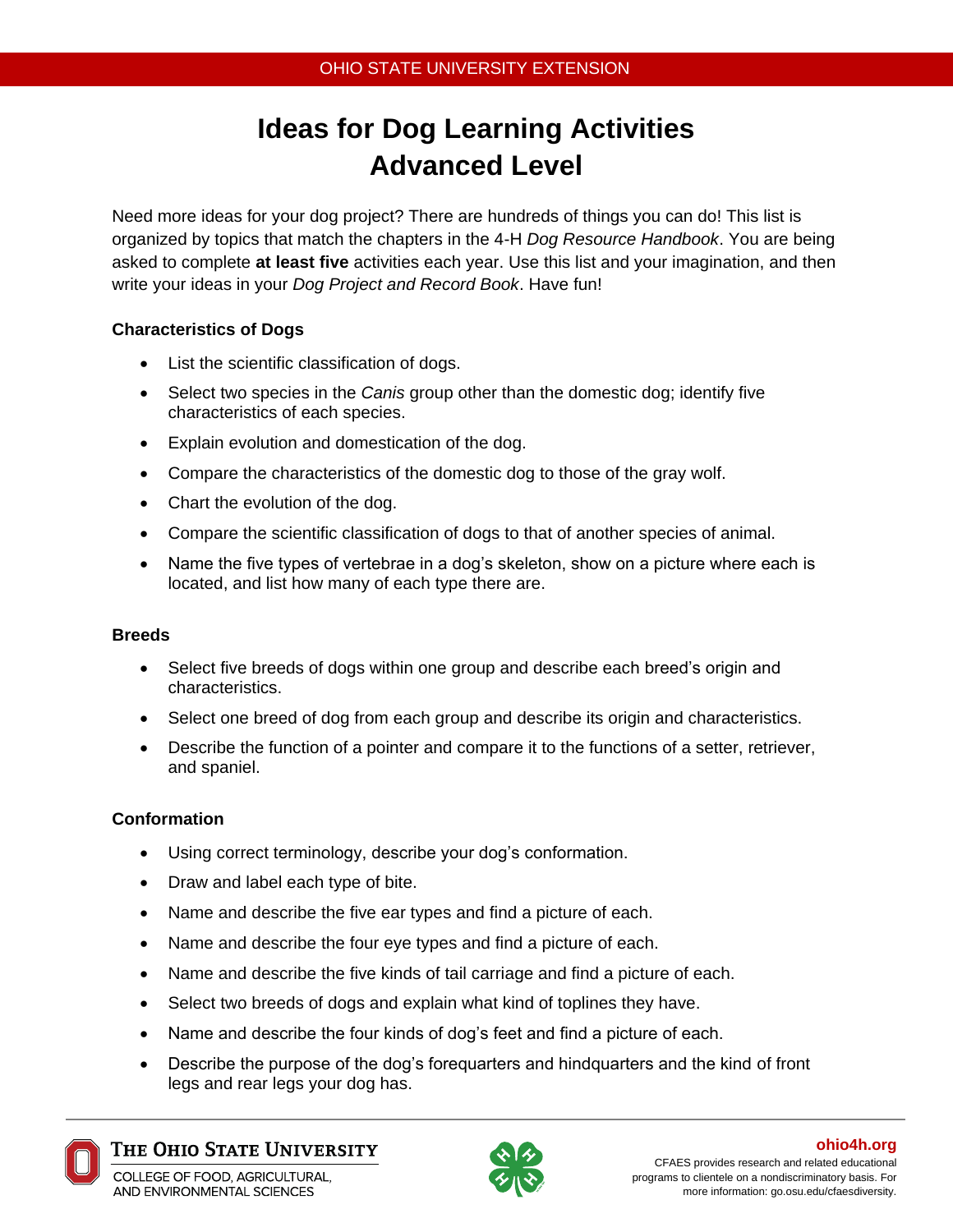# **Grooming**

- Groom your dog.
- Groom at least one other dog with a coat type different from your own dog.
- Make a grooming kit.
- Teach another member how to groom their dog.

# **Selection**

- Compare the factors you should consider when first owning a puppy versus owning an adult dog.
- Research information about two breeds of dogs and list the pros and cons of owning each breed.
- Build a dog house.
- Investigate local laws regarding dog ownership.

#### **Communication and Behavior**

- Describe socialization as it pertains to dogs.
- Explain why it is important to observe the complete picture of a dog's environment when attempting to interpret dog behavior.
- Observe the body postures of your dog over a period of one week and record those observations.
- List the similarities and differences between active submission and passive submission.
- List the similarities and differences between offensive threat and defense threat.
- Explain what your dog does to reduce stress and why these calming signals are important.
- Identify two responses you might get from staring at a dog.
- Describe the appropriate tones of voice to use when praising a dog and when correcting a dog.
- Describe how to humanely discipline a dog.
- Explain the purpose of the AKC Canine Good Citizen (CGC) Program® and name and describe the ten test items.
- Pass the CGC test with your dog.
- Teach another member how to perform the ten CGC test items.
- Help organize a CGC testing day in your county or community.
- Help organize a dog bite prevention program in your community.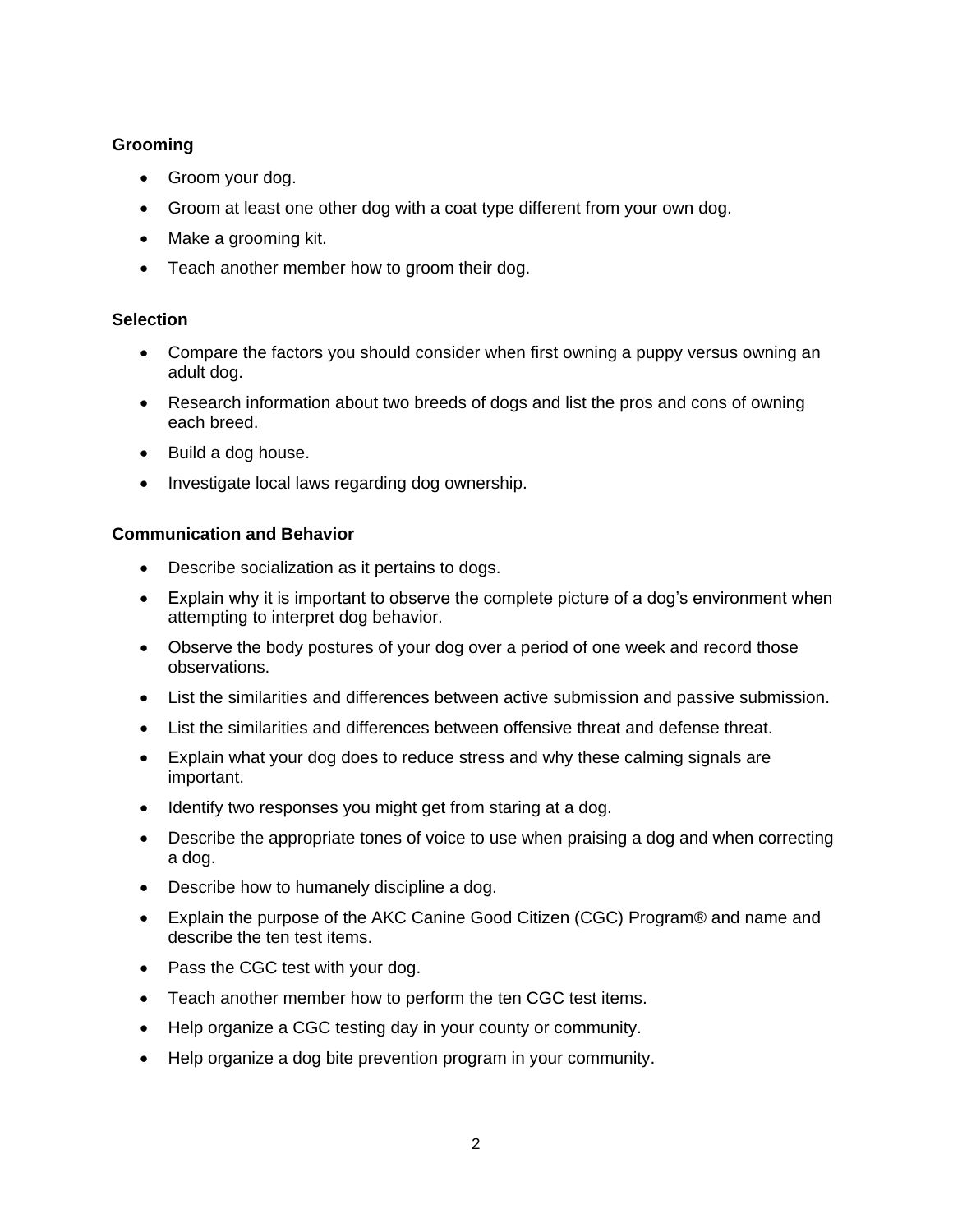# **Puppy Care and Socialization**

- Teach another person how to crate train and housebreak a dog.
- Describe the six steps of how to start grooming as outlined in the *Dog Resource Handbook*.

# **Beginning Training Techniques**

- Explain the four principles of operant conditioning.
- Show how to use negative punishment with your dog.
- Read one book about positive training and explain to another person how to use it.
- Subscribe to and read the *Whole Dog Journal*.
- Research training information written by Leslie Nelson.
- Teach another person how to use a lure and how to use targeting when training.
- Teach someone else the Name Game, the Attention Game, or the Set Up Game.

## **Obedience**

- Show your dog in the appropriate obedience class.
- Enroll in an obedience class.
- Train your dog to do any of the advanced obedience and graduate novice exercises described in the *Dog Resource Handbook*.
- Train your dog to do any of the open class or graduate open exercises described in the *Dog Resource Handbook*.
- Train your dog to do any of the utility, brace, team, or rally exercises described in the *Dog Resource Handbook*.
- Show in a brace class, a team class, or a rally obedience competition.
- Help another member learn brace or rally.

## **Judging**

Learn the graduate novice, the open, the utility, or the rally score sheet.

## **Showmanship**

- Show your dog in a showmanship class.
- Learn how to do the Down and Back Pattern with two dogs.
- Interview a showmanship judge to learn what he or she looks for when judging.
- Attend an AKC show that has Junior Showmanship.
- Name four questions a judge asks him/herself when evaluating a handler and dog.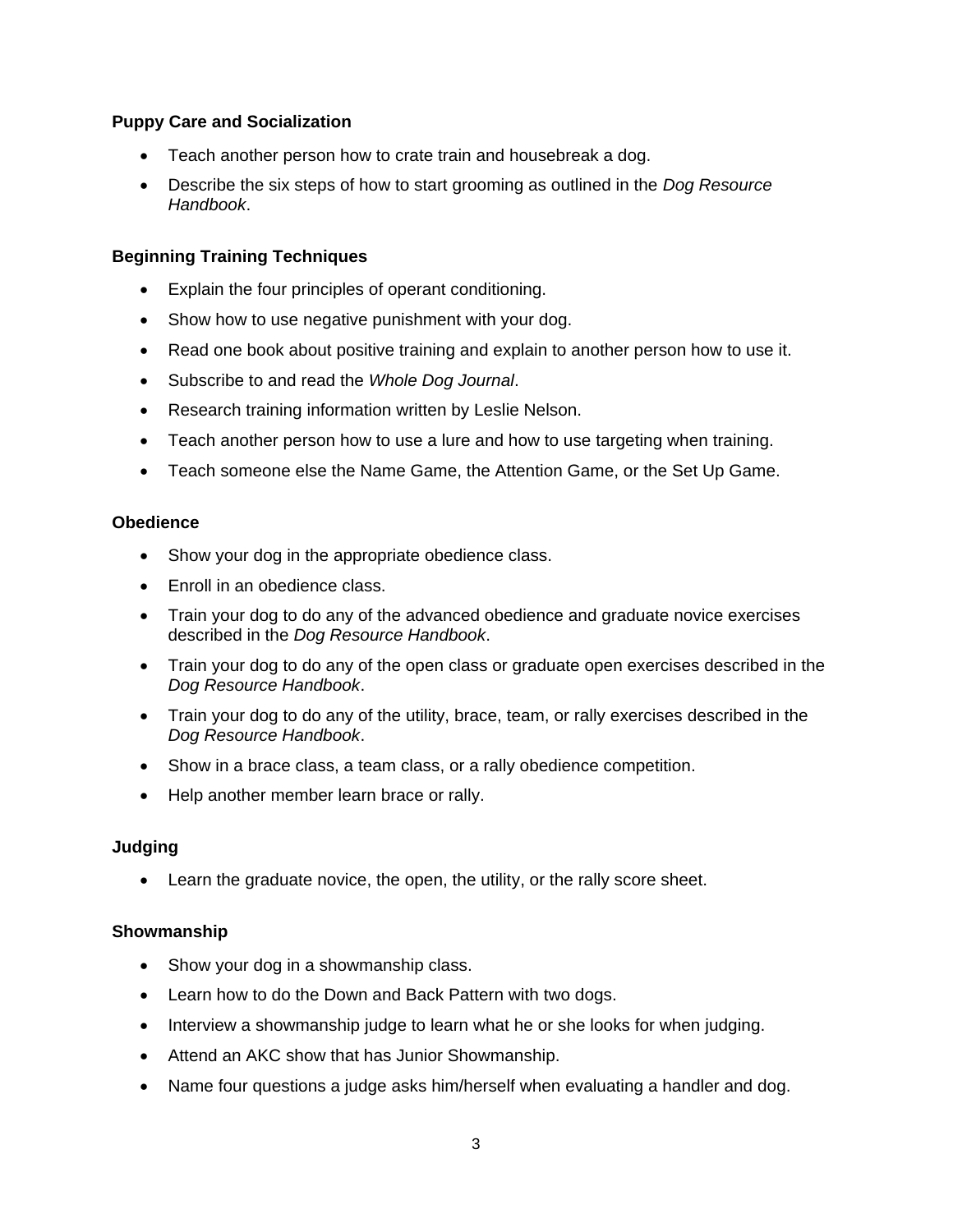Keep a scrapbook of your showmanship activities this project year.

#### **Performance Events**

- Explain the importance of dogs eating a high-quality diet and being in good condition to compete in performance events.
- Join an agility association.
- Teach your dog the seesaw or teeter-totter.
- Build a broad jump and use it with your dog.
- Build a tire jump and use it with your dog.
- Compete in an agility trial or participate in a drill team.
- Assist with choreographing music for a drill team performance.
- Teach your dog a free style routine and perform it for your 4-H club.
- Compete in an Earthdog test, a coonhound event, a field trial, a herding trial, a hunting test, lure coursing, or tracking.

#### **Working Dogs**

- Invite a K-9 Unit or a Search and Rescue team to give a presentation at a 4-H club meeting or countywide event.
- Interview a K-9 police officer or a Search and rescue team member and report what you learned.
- Research the Americans with Disabilities Act (ADA), learn the terminology used in access laws in your state, and report to your club where assistance dogs have access to by law.
- Surf the Internet to find five organizations that do *not* belong to Assistance Dogs International, Inc. (ADI), their locations, and their contact persons.
- On the ADI website, review the standards and ethics regarding dogs and the standards and ethics regarding clients.
- On the ADI website, review ADI minimum standards for training guide dogs, hearing dogs, or service dogs.
- Tour an assistance dogs facility.
- Work with your local Lions Club to help raise money for blind people.
- Be a guest speaker at your Lions Club to help raise money for blind people.
- Identify three guide dog organizations, hearing dog organizations, or service dog organizations located in or near Ohio.
- Give a demonstration or show your assistance dog at your county judging or fair.
- Compare the similarities and differences of assistance dogs and therapy dogs.
- List the similarities and differences among three therapy dog organizations.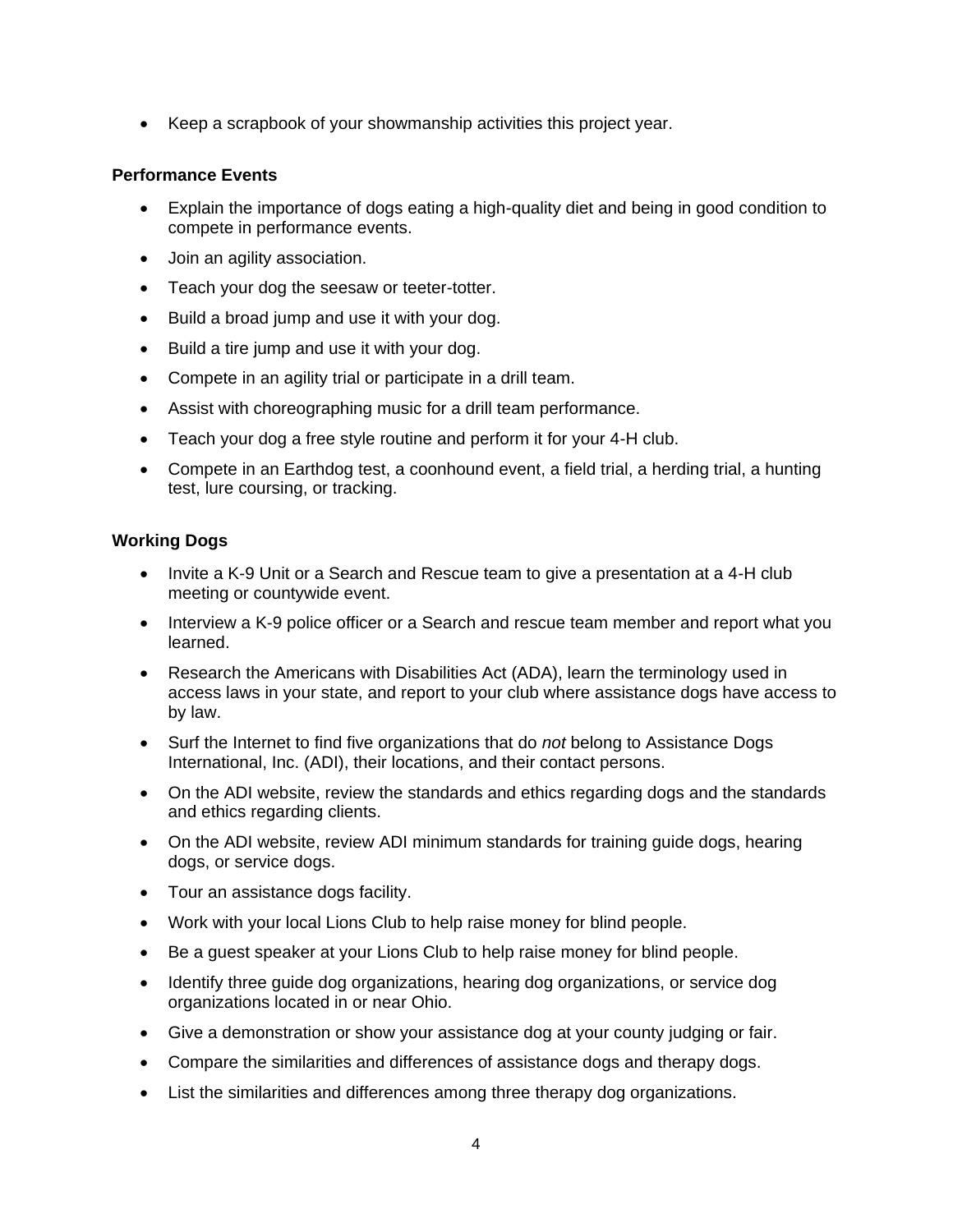- Join a therapy dog organization.
- Join a 4-H PetPALS Club.
- If certified, visit a nursing home or healthcare facility with your dog.
- Fulfill the requirements to be certified by a therapy dog organization.

## **Showing Your Project Dog**

- Plan to attend or organize a dog show.
- Name and describe four kinds of dog shows and the key people typically involved.

#### **Anatomy and Physiology**

- Explain the difference between the biology of anatomy and physiology.
- Explain the purposes of the axial skeleton and the appendicular skeleton.
- Compare the human skeleton to the canine skeleton and describe four major differences.
- Draw the three basic dog head shapes and identify and describe each.
- Draw the foot of a dog and label the parts.
- Draw and identify the different kinds of teeth in an adult dog's mouth.
- Select one system of the dog and compare and contrast its function to that of the same system of a human.
- Describe the function of each type of muscle fiber.
- Investigate why a puppy's heart beats faster than an adult dog and why larger dogs have slower heart rates than smaller dogs.
- Name the parts of the respiratory system.
- Discuss special considerations of the respiratory system, such as dogs with brachycephalic head shapes and reverse sneezing.
- Identify and describe the function of each major division of the nervous system.
- Chart the digestive process.
- Name three parts of the female dog's reproductive system and three parts of a male dog's reproductive system.
- Describe the nature of a dog's sense of smell and sense of taste and how the two work together.
- Explain how a dog sniffs.
- Describe how dog vision differs from human vision in terms of visual acuity, night vision, color, and movement.